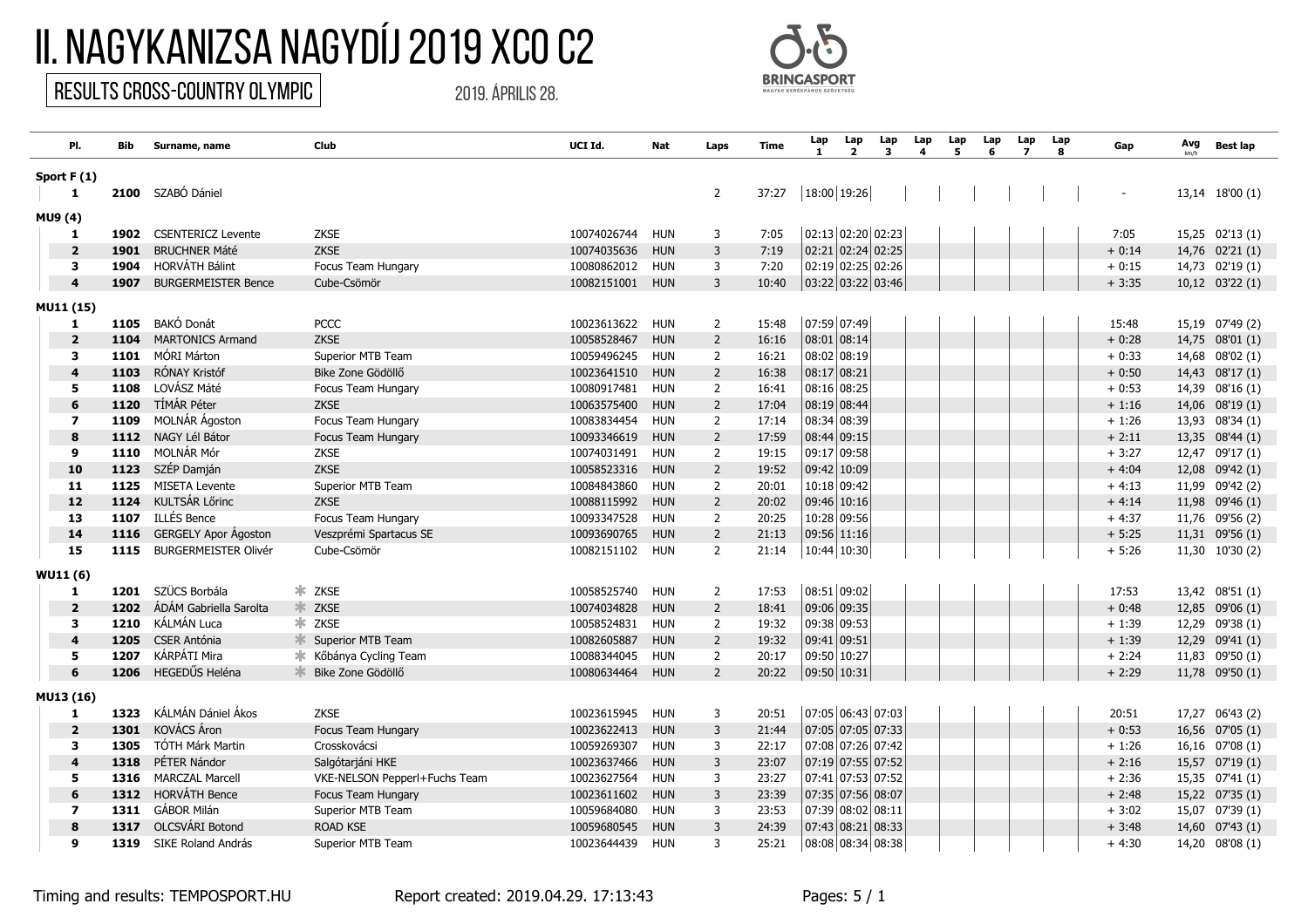|                 | PI.                     | Bib  | Surname, name             | Club                             | UCI Id.         | Nat        | Laps           | Time  | Lap<br>-1         | Lap<br>$\overline{2}$ | Lap<br>3 | Lap<br>4 | Lap<br>5 | Lap<br>6 | Lap<br>$\overline{ }$ | Lap<br>8 | Gap      | Avg | <b>Best lap</b>    |
|-----------------|-------------------------|------|---------------------------|----------------------------------|-----------------|------------|----------------|-------|-------------------|-----------------------|----------|----------|----------|----------|-----------------------|----------|----------|-----|--------------------|
|                 | MU13 (continued)        |      |                           |                                  |                 |            |                |       |                   |                       |          |          |          |          |                       |          |          |     |                    |
|                 | 10                      | 1303 | KISS István               | Bike Zone Gödöllő                | 10023619480     | <b>HUN</b> | 3              | 25:42 |                   | 08:04 08:39 08:58     |          |          |          |          |                       |          | $+4:51$  |     | 14,01 08'04 (1)    |
|                 | 11                      | 1304 | GUDELLA Ádám              | Bike Zone Gödöllő                | 10059624769     | <b>HUN</b> | 3              | 25:44 |                   | 08:11 08:34 08:58     |          |          |          |          |                       |          | $+4:53$  |     | 13,99 08'11 (1)    |
|                 | 12                      | 1327 | KORBULY-ZAFOUREK Zoárd    | Superior MTB Team                | 10059501194     | <b>HUN</b> | 3              | 26:35 |                   | 08:20 08:43 09:30     |          |          |          |          |                       |          | $+ 5:44$ |     | 13,54 08'20 (1)    |
|                 | 13                      | 1307 | RÉVÉSZ Ádám               | VKE-NELSON Pepperl+Fuchs Team    | 10078841479     | <b>HUN</b> | 3              | 26:56 |                   | 08:20 09:11 09:23     |          |          |          |          |                       |          | $+6:05$  |     | 13,37 08'20 (1)    |
|                 | 14                      |      | 1324 SIMON Viktor         | Kőbánya Cycling Team             | 10059289414     | <b>HUN</b> | 3              | 28:27 |                   | 08:49 09:48 09:48     |          |          |          |          |                       |          | $+7:36$  |     | 12,65 08'49 (1)    |
|                 | 15                      | 1326 | ARADI Bendegúz            | Superior MTB Team                | 10094205067     | <b>HUN</b> | 3              | 30:06 |                   | 09:22 10:11 10:32     |          |          |          |          |                       |          | $+9:15$  |     | 11,96 09'22 (1)    |
|                 | 16                      | 1306 | HORVÁTH Dávid             | <b>ZKSE</b>                      | 10093880927     | <b>HUN</b> | 3              | 30:31 | 09:22 10:48 10:20 |                       |          |          |          |          |                       |          | $+9:40$  |     | 11,80 09'22 (1)    |
| <b>WU13 (5)</b> |                         |      |                           |                                  |                 |            |                |       |                   |                       |          |          |          |          |                       |          |          |     |                    |
|                 | 1                       |      | 1406 SZABÓ Léna           | * ZKSE                           | 10023647974 HUN |            | 3              | 23:59 |                   | 07:42 07:56 08:20     |          |          |          |          |                       |          | 23:59    |     | 15,01 07'42 (1)    |
|                 | $\overline{\mathbf{2}}$ | 1403 | KISS Nikoletta Bettina    | Bike Zone Gödöllő                | 10023619076     | <b>HUN</b> | 3              | 24:58 |                   | 07:42 08:26 08:49     |          |          |          |          |                       |          | $+0:59$  |     | 14,42 07'42 (1)    |
|                 | 3                       | 1401 | SZÜCS Júlia               | * ZKSE                           | 10058524023     | <b>HUN</b> | 3              | 26:13 |                   | 07:52 09:04 09:16     |          |          |          |          |                       |          | $+2:14$  |     | 13,73 07'52 (1)    |
|                 | $\overline{4}$          | 1404 | MOTOVÁN Dóra              | Focus Team Hungary               | 10023630493     | <b>HUN</b> | 3              | 28:03 |                   | 08:55 09:32 09:36     |          |          |          |          |                       |          | $+4:04$  |     | 12,83 08'55 (1)    |
|                 | 5                       | 1405 | SZÁVAI Petra              | Bike Zone Gödöllő<br>ж.          | 10082607406 HUN |            | 3              | 33:41 |                   | 09:48 11:45 12:07     |          |          |          |          |                       |          | $+9:42$  |     | 10,69 09'48 (1)    |
|                 |                         |      |                           |                                  |                 |            |                |       |                   |                       |          |          |          |          |                       |          |          |     |                    |
|                 | <b>MU15 (16)</b><br>1   |      | 1520 VAS Barnabás         | Merida Maraton Team-CST          | 10023656462     | <b>HUN</b> | $\overline{2}$ | 30:24 | 14:43 15:41       |                       |          |          |          |          |                       |          | 30:24    |     | 16,18 14'43 (1)    |
|                 | $\overline{\mathbf{2}}$ | 1504 | FÜRI Mátyás Mihály        | Bike Zone Gödöllő                | 10023604932     | <b>HUN</b> | $\overline{2}$ | 30:45 | 15:14 15:31       |                       |          |          |          |          |                       |          | $+0:21$  |     | 16,00 15'14 (1)    |
|                 | 3                       |      | 1516 PAKOT András Gusztáv | Kőbánya Cycling Team             | 10023635143     | HUN        | 2              | 30:57 | 15:13 15:43       |                       |          |          |          |          |                       |          | $+0:33$  |     | 15,90 15'13 (1)    |
|                 | 4                       | 1505 | KÁRPÁTI Bálint            | Kőbánya Cycling Team             | 10023617258     | <b>HUN</b> | $\overline{2}$ | 31:12 | 15:22 15:49       |                       |          |          |          |          |                       |          | $+0:48$  |     | 15,77 15'22 (1)    |
|                 | 5                       | 1502 | KISS Ádám György          | VKE-NELSON Pepperl+Fuchs Team    | 10023620187     | <b>HUN</b> | $\overline{2}$ | 32:10 | 15:49 16:21       |                       |          |          |          |          |                       |          | $+1:46$  |     | 15,30 15'49 (1)    |
|                 | 6                       | 1503 | <b>MONOSTORI Noel</b>     | VKE-NELSON Pepperl+Fuchs Team    | 10051221438     | <b>HUN</b> | $\overline{2}$ | 32:14 | 15:51 16:23       |                       |          |          |          |          |                       |          | $+1:50$  |     | 15,26 15'51 (1)    |
|                 | $\overline{\mathbf{z}}$ | 1524 | ÁDÁM Szabolcs László      | ZKSE                             | 10064888334     | <b>HUN</b> | 2              | 33:34 | 16:27 17:07       |                       |          |          |          |          |                       |          | $+3:10$  |     | 14,66 16'27 (1)    |
|                 | 8                       |      | 1501 MAJOROS Dávid        | Kőbánya Cycling Team             | 10023627362     | <b>HUN</b> | $\overline{2}$ | 34:08 | 15:28 18:40       |                       |          |          |          |          |                       |          | $+3:44$  |     | 14,41 15'28 (1)    |
|                 | 9                       | 1511 | IVÁN Borisz Márk          | <b>ZKSE</b>                      | 10061626407     | <b>HUN</b> | $\overline{2}$ | 34:10 | 16:48 17:21       |                       |          |          |          |          |                       |          | $+3:46$  |     | 14,40 16'48 (1)    |
|                 | 10                      | 1508 | ADORJÁN Nicolas           | Superior MTB Team                | 10065432342     | <b>HUN</b> | $\overline{2}$ | 34:11 | 16:49 17:22       |                       |          |          |          |          |                       |          | $+3:47$  |     | 14,39 16'49 (1)    |
|                 | 11                      |      | 1525 RÓNAY Bálint         | Bike Zone Gödöllő                | 10023641409     | <b>HUN</b> | $\overline{2}$ | 34:33 | 16:37 17:55       |                       |          |          |          |          |                       |          | $+4:09$  |     | 14,24 16'37 (1)    |
|                 | 12                      |      | 1521 HEUSCHMIDT Levente   | Superior MTB Team                | 10059502511     | <b>HUN</b> | $\overline{2}$ | 34:50 | 17:04 17:46       |                       |          |          |          |          |                       |          | $+4:26$  |     | 14,12 17'04 (1)    |
|                 | 13                      |      | 1512 KISS Vince Dániel    | Bike Zone Gödöllő                | 10023619581     | <b>HUN</b> | $\overline{2}$ | 34:57 | 17:13 17:44       |                       |          |          |          |          |                       |          | $+4:33$  |     | 14,08 17'13 (1)    |
|                 | 14                      | 1526 | SZÖLLŐSSY Ádám            | VKE-NELSON Pepperl+Fuchs Team    | 10089771157     | <b>HUN</b> | $\overline{2}$ | 35:15 | 17:05 18:10       |                       |          |          |          |          |                       |          | $+4:51$  |     | 13,96 17'05 (1)    |
|                 | 15                      | 1548 | <b>MAGYAR Balázs</b>      | Crosskovácsi                     | 10080034276     | HUN        | $\overline{2}$ | 36:30 | 17:31 18:59       |                       |          |          |          |          |                       |          | $+6:06$  |     | 13,48 17'31 (1)    |
|                 | 16                      |      | 1515 MOTOVÁN Ádám         | Focus Team Hungary               | 10023630695 HUN |            | $\overline{2}$ | 38:29 | 18:28 20:01       |                       |          |          |          |          |                       |          | $+8:05$  |     | 12,78 18'28 (1)    |
| <b>WU15 (3)</b> |                         |      |                           |                                  |                 |            |                |       |                   |                       |          |          |          |          |                       |          |          |     |                    |
|                 | 1                       |      | 1603 BRUCHNER Regina      | * ZKSE                           | 10023585431 HUN |            | $\overline{2}$ | 33:28 | 16:26 17:01       |                       |          |          |          |          |                       |          | 33:28    |     | 14,70 16'26 (1)    |
|                 | $\overline{\mathbf{2}}$ |      | 1601 GREMAN Szonja        | * PCCC                           | 10059265566     | <b>HUN</b> | $\overline{2}$ | 33:33 | $16:27$ 17:05     |                       |          |          |          |          |                       |          | $+0:05$  |     | 14,66 16'27 (1)    |
|                 | 3                       | 1602 | OROSZ Lili                |                                  | 10058240400     | HUN        | 2              | 39:42 |                   | 19:11 20:30           |          |          |          |          |                       |          | $+6:14$  |     | 12,39 19'11 (1)    |
|                 |                         |      |                           |                                  |                 |            |                |       |                   |                       |          |          |          |          |                       |          |          |     |                    |
|                 | MU17 (11)<br>1          |      | 1701 PATAKI Barnabás      | <b>PCCC</b>                      | 10023637163     | <b>HUN</b> | 3              | 42:41 |                   | 13:59 14:30 14:12     |          |          |          |          |                       |          | 42:41    |     | 17,29 13'59 (1)    |
|                 | $\overline{\mathbf{2}}$ |      | 1718 HORVÁTH Áron Mihály  | Superior MTB Team                | 10059335789     | <b>HUN</b> | 3              | 42:42 | 14:02 14:29 14:10 |                       |          |          |          |          |                       |          | $+0:01$  |     | 17,28 14'02 (1)    |
|                 | 3                       |      | 1717 TAKÁCS-VALENT Márk   | <b>PCCC</b>                      | 10073399173 HUN |            | 3              | 42:42 |                   | 14:04 14:27 14:11     |          |          |          |          |                       |          | $+0:01$  |     | 17,28 14'04 (1)    |
|                 | 4                       |      | 1702 CSUJA Bálint         | Superior MTB Team                | 10023597757 HUN |            | 3              | 43:08 |                   | 14:00 14:34 14:33     |          |          |          |          |                       |          | $+0:27$  |     | $17,11$ $14'00(1)$ |
|                 | 5                       |      | 1715 LÖRINCZ Benedek      | Limitless Team - XCO Nagykanizsa | 10023626352 HUN |            | 3              | 44:11 |                   | 14:02 14:46 15:22     |          |          |          |          |                       |          | $+1:30$  |     | 16,70 14'02 (1)    |
|                 | 6                       |      | 1705 TÖRÖK Huba           | Crosskovácsi                     | 10023654038 HUN |            | 3              | 45:27 |                   | 14:10 15:30 15:46     |          |          |          |          |                       |          | $+2:46$  |     | 16,24 14'10 (1)    |
|                 | $\overline{\mathbf{z}}$ |      | 1720 HEGEDŰS Csaba Olivér | VKE-NELSON Pepperl+Fuchs Team    | 10023610083 HUN |            | 3              | 49:31 |                   | 15:48 16:26 17:16     |          |          |          |          |                       |          | $+6:50$  |     | 14,90 15'48 (1)    |
|                 | 8                       |      | 1710 BERTALAN Tamás       | Crosskovácsi                     | 10092796446 HUN |            | 3              | 52:09 |                   | 16:20 17:29 18:20     |          |          |          |          |                       |          | $+9:28$  |     | $14,15$ $16'20(1)$ |
|                 | 9                       |      | 1723 CSÁKAI Bence         | TelkiBike Team                   | 10093456450 HUN |            | 3              | 55:02 |                   | 16:44 18:07 20:10     |          |          |          |          |                       |          | $+12:21$ |     | 13,41 16'44 (1)    |
|                 | 10                      |      | 1721 MÓROCZ Barnabás      | Focus Team Hungary               | 10023630392 HUN |            | 3              | 56:06 | 16:52 19:30 19:44 |                       |          |          |          |          |                       |          | $+13:25$ |     | $13,16$ 16'52 (1)  |
|                 |                         |      |                           |                                  |                 |            |                |       |                   |                       |          |          |          |          |                       |          |          |     |                    |

Timing and results: TEMPOSPORT.HU Report created: 2019.04.29. 17:13:43 Pages: 5 / 2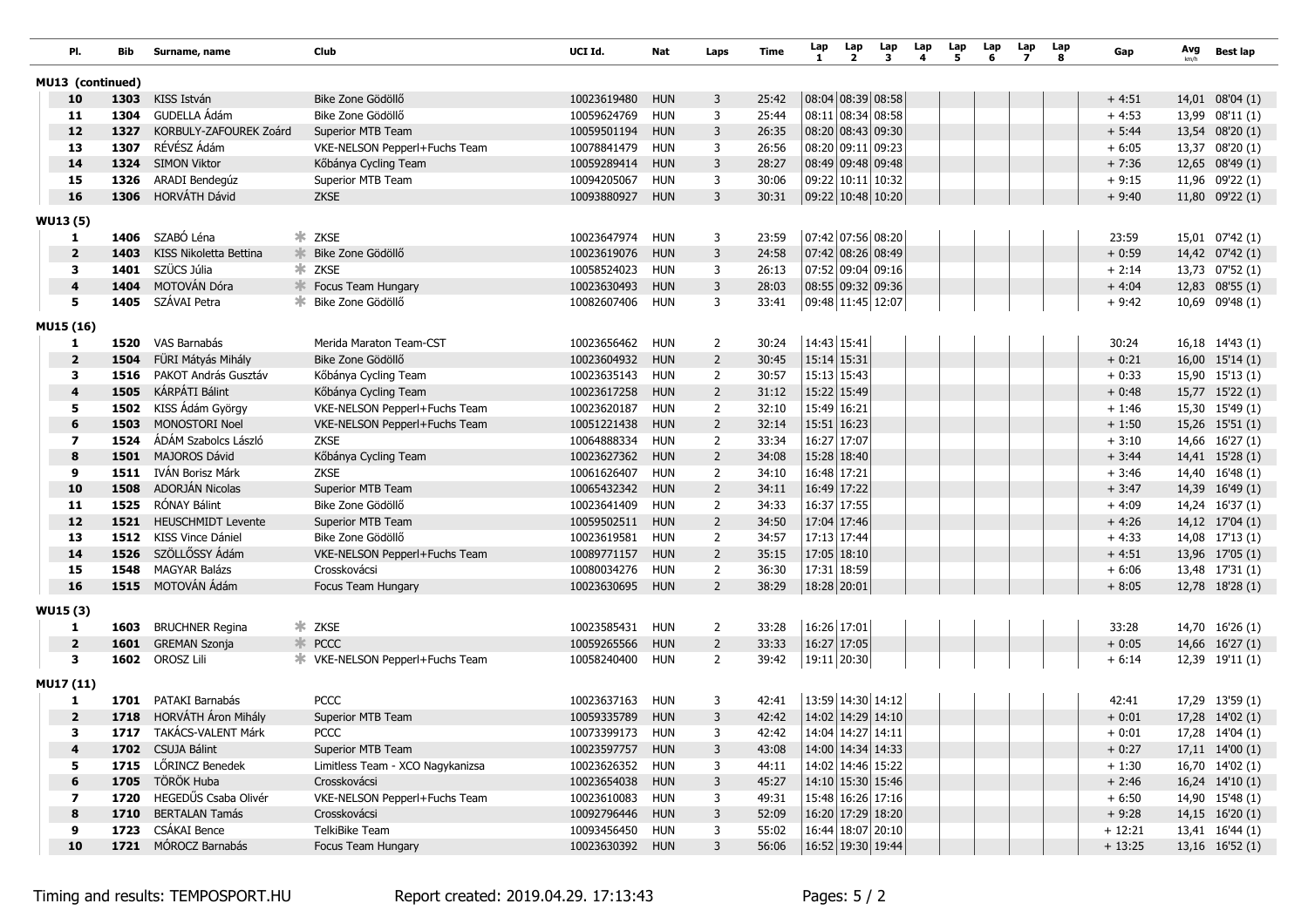| PI.                     | Bib                     | Surname, name                | Club                                        | UCI Id.         | Nat        | Laps           | Time                   | Lap<br>1                      | Lap<br>$\overline{\mathbf{2}}$ | Lap<br>3 | Lap<br>4 | Lap<br>5                                        | Lap<br>6 | Lap<br>7 | Lap<br>8 | Gap      | Avg<br>km/h | <b>Best lap</b>    |
|-------------------------|-------------------------|------------------------------|---------------------------------------------|-----------------|------------|----------------|------------------------|-------------------------------|--------------------------------|----------|----------|-------------------------------------------------|----------|----------|----------|----------|-------------|--------------------|
| <b>Withdrawals</b>      |                         |                              |                                             |                 |            |                |                        |                               |                                |          |          |                                                 |          |          |          |          |             |                    |
| <b>DNF</b>              | 1707                    | VRÁNICH Botond               | Focus Team Hungary                          | 10023658482     | <b>HUN</b> | 0              | Withdrawal 14:49 16:24 |                               |                                |          |          |                                                 |          |          |          |          |             | 14'49 (1)          |
| <b>WU17 (5)</b>         |                         |                              |                                             |                 |            |                |                        |                               |                                |          |          |                                                 |          |          |          |          |             |                    |
| 1                       | 1802                    | <b>BOKROS Csenge Anna</b>    | Limitless Team - XCO Nagykanizsa<br>∗.      | 10023662930     | <b>HUN</b> | 3              | 50:34                  |                               | 15:49 16:51 17:53              |          |          |                                                 |          |          |          | 50:34    |             | 14,59 15'49 (1)    |
| $\mathbf{2}$            | 1804                    | <b>BUKOVÁCZ Anna</b>         | Limitless Team - XCO Nagykanizsa            | 10023588663     | <b>HUN</b> | 3              | 52:33                  |                               | 16:31 17:53 18:09              |          |          |                                                 |          |          |          | $+1:59$  |             | 14,04 16'31 (1)    |
| 3                       | 1801                    | TRÓCSÁNYI Laura              |                                             | 10023654240     | <b>HUN</b> | 3              | 53:53                  |                               | 17:25 18:05 18:22              |          |          |                                                 |          |          |          | $+3:19$  |             | 13,70 17'25 (1)    |
| $\overline{\mathbf{4}}$ | 1807                    | ORAVECZ Lora                 | <b>* PCCC</b>                               | 10023634335     | <b>HUN</b> | 3              | 54:58                  |                               | 17:35 18:23 18:59              |          |          |                                                 |          |          |          | $+4:24$  |             | 13,43 17'35 (1)    |
| 5                       | 1803                    | <b>GERGELY Virág</b>         | <b>*</b> VKE-NELSON PepperI+Fuchs Team      | 10084203458     | <b>HUN</b> | 3              | 59:22                  |                               | 18:34 16:30 24:17              |          |          |                                                 |          |          |          | $+8:48$  |             | 12,43 16'30 (2)    |
| MU19 (12)               |                         |                              |                                             |                 |            |                |                        |                               |                                |          |          |                                                 |          |          |          |          |             |                    |
| 1                       | 905                     | BARANYI Dávid Áron           | Limitless Team - XCO Nagykanizsa            | 10023631204     | <b>HUN</b> | 5              | 1:05:34                |                               |                                |          |          | 12:54 13:13 12:59 13:02 13:24                   |          |          |          | 1:05:34  |             | 18,76 12'54 (1)    |
| $\mathbf{2}$            | 903                     | <b>TRUNTSCHKA Baptiste</b>   | <b>VELOPROSHOP BY MAXPERF</b>               | 10066425681     | <b>FRA</b> | 5              | 1:07:02                |                               |                                |          |          | 12:57 13:12 13:33 13:42 13:35                   |          |          |          | $+1:28$  |             | 18,35 12'57 (1)    |
| 3                       | 901                     | FÜLÖP Ádám István            | VKE-NELSON Pepperl+Fuchs Team               | 10023604831     | <b>HUN</b> | 5              | 1:09:00                |                               |                                |          |          | 13:04 13:56 14:07 13:52 13:59                   |          |          |          | $+3:26$  |             | 17,83 13'04 (1)    |
| 4                       | 906                     | <b>GERELY Attila</b>         | Crosskovácsi                                | 10023605942     | <b>HUN</b> | 5              | 1:10:11                |                               |                                |          |          | 13:31 14:04 14:20 14:26 13:48                   |          |          |          | $+4:37$  |             | 17,53 13'31 (1)    |
| 5                       | 902                     | <b>TAKÁCS Máté</b>           | Cube-Csömör                                 | 10023651008     | <b>HUN</b> | 5              | 1:11:06                |                               |                                |          |          | 13:32 14:03 14:21 14:26 14:43                   |          |          |          | $+5:32$  |             | 17,30 13'32 (1)    |
| 6                       | 909                     | <b>ATTWENGER Moritz</b>      | LYSIVIR Racing Team Oberösterreich          | 10035119337     | <b>AUT</b> | 5              | 1:12:03                |                               |                                |          |          | 13:47 14:25 14:21 15:07 14:22                   |          |          |          | $+6:29$  |             | 17,07 13'47 (1)    |
| $\overline{\mathbf{z}}$ | 914                     | SZABÓ Levente                | <b>INTERCYCLING Team</b>                    | 10054903903     | <b>HUN</b> | 5              | 1:12:43                |                               | 13:39 14:32 14:30 14:48 15:11  |          |          |                                                 |          |          |          | $+7:09$  |             | 16,91 13'39 (1)    |
| 8                       | 912                     | <b>KUBAT Eduard</b>          | Dinamo-BikeXpert-Superbet                   | 10063183760     | <b>ROU</b> | 5              | 1:13:09                |                               |                                |          |          | 13:47 14:26 14:52 15:06 14:57                   |          |          |          | $+7:35$  |             | $16,81$ 13'47 (1)  |
| 9                       | 907                     | KOSÁNYI Péter Gábor          | Focus Team Hungary                          | 10023621302     | <b>HUN</b> | 5              | 1:13:52                |                               |                                |          |          | 13:45 14:36 14:52 15:37 15:00                   |          |          |          | $+8:18$  |             | 16,65 13'45 (1)    |
| 10                      | 913                     | <b>STETTLER Andrea</b>       | XXSports Racing                             | 10077025660     | SUI        | 5              | 1:16:05                |                               |                                |          |          | 14:07 15:13 15:18 15:34 15:52                   |          |          |          | $+10:31$ |             | 16,17 14'07 (1)    |
| 11                      | 904                     | <b>KISS Milán Márk</b>       | Superior MTB Team                           | 10023619884     | <b>HUN</b> | 4              | 1:12:41                |                               | 17:05 18:41 18:05 18:48        |          |          |                                                 |          |          |          | $+1$ lap |             | 13,54 17'05 (1)    |
| Withdrawals             |                         |                              |                                             |                 |            |                |                        |                               |                                |          |          |                                                 |          |          |          |          |             |                    |
| <b>DNF</b>              | 908                     | LÖRINCZ Bendegúz             | Limitless Team - XCO Nagykanizsa            | 10023626251     | <b>HUN</b> | 0              | Withdrawal             |                               |                                |          |          |                                                 |          |          |          |          |             |                    |
|                         |                         |                              |                                             |                 |            |                |                        |                               |                                |          |          |                                                 |          |          |          |          |             |                    |
| <b>WU19 (2)</b>         |                         |                              |                                             |                 |            |                |                        |                               |                                |          |          |                                                 |          |          |          |          |             |                    |
| 1                       | 801                     | VAS Kata Blanka              | Merida Maraton Team-CST                     | 10023656260     | <b>HUN</b> | 4              | 1:02:13                |                               | 14:30 15:54 15:46 16:01        |          |          |                                                 |          |          |          | 1:02:13  |             | 15,82 14'30 (1)    |
| $\overline{2}$          | 802                     | <b>HEBLING Lili</b>          | <b>   ¥   VKE-NELSON PepperI+Fuchs Team</b> | 10058240804     | <b>HUN</b> | $\overline{4}$ | 1:16:04                | 17:42   18:40   19:29   20:11 |                                |          |          |                                                 |          |          |          | $+13:51$ |             | 12,94 17'42 (1)    |
| ME (24)                 |                         |                              |                                             |                 |            |                |                        |                               |                                |          |          |                                                 |          |          |          |          |             |                    |
| 1                       | $\overline{\mathbf{2}}$ | PARTI András                 | Trek SE                                     | 10004031140     | <b>HUN</b> | 8              | 1:41:28                |                               |                                |          |          | 12:19 12:46 12:25 12:34 12:35 12:51 13:04 12:51 |          |          |          | 1:41:28  |             | 19,40 12'19 (1)    |
| $\overline{\mathbf{2}}$ | 3                       | PALUMBY Zsombor              | SVS Pro Team                                | 10008821223     | <b>HUN</b> | 8              | 1:42:39                |                               |                                |          |          | 12:19 12:46 12:41 12:51 13:01 13:13 12:57 12:48 |          |          |          | $+1:11$  |             | 19,17 12'19 (1)    |
| 3                       | 19                      | <b>FETTER Erik</b>           | Pannon Cycling Team                         | 10023603013     | <b>HUN</b> | 8              | 1:43:08                |                               |                                |          |          | 12:19 12:47 12:50 12:42 13:00 13:12 12:46 13:29 |          |          |          | $+1:40$  |             | 19,08 12'19 (1)    |
| 4                       | 6                       | <b>BSCHERER Moritz</b>       | <b>KTM Pro Team</b>                         | 10008814755     | <b>AUT</b> | 8              | 1:44:53                |                               |                                |          |          | 12:31 12:58 13:08 13:02 13:09 13:07 13:31 13:22 |          |          |          | $+3:25$  |             | 18,76 12'31 (1)    |
| 5                       | 10                      | <b>DEMANGEON Killian</b>     | Marseilletechnoteam13-Headbike-Hutchinson   | 10015647595     | <b>FRA</b> | 8              | 1:44:53                |                               |                                |          |          | 12:22 12:55 13:21 13:02 13:10 13:10 13:27 13:22 |          |          |          | $+3:25$  |             | 18,76 12'22 (1)    |
| 6                       | 20                      | <b>GAUGET Lucas</b>          | Marseilletechnoteam13-Headbike-Hutchinson   | 10014801776     | <b>FRA</b> | 8              | 1:44:55                |                               |                                |          |          | 12:25 13:04 13:09 13:01 13:11 13:14 13:24 13:23 |          |          |          | $+3:27$  |             | 18,76 12'25 (1)    |
| $\overline{\mathbf{z}}$ | 4                       | KONIAIEV Oleksandr           | Ukraine National Team                       | 10087695660     | <b>UKR</b> | 8              | 1:45:42                |                               |                                |          |          | 12:21 13:27 13:04 13:00 13:50 13:10 13:18 13:29 |          |          |          | $+4:14$  |             | 18,62 12'21 (1)    |
| 8                       | 27                      | <b>DELPECH Ludovic</b>       | Marseilletechnoteam13-Headbike-Hutchinson   | 10014593026     | <b>FRA</b> | 8              | 1:47:43                |                               |                                |          |          | 12:31 12:58 13:09 13:02 13:08 13:35 14:19 14:56 |          |          |          | $+6:15$  |             | 18,27 12'31 (1)    |
| 9                       | 12                      | ZÖGER Manfred                | Picher Racing Team                          | 10006838379     | <b>AUT</b> | 8              | 1:49:23                |                               |                                |          |          | 12:59 13:29 13:43 13:38 13:56 13:45 13:52 13:59 |          |          |          | $+7:55$  |             | 17,99 12'59 (1)    |
| 10                      | 9                       | <b>BURUCZKI Szilárd</b>      | Cube-Csömör                                 | 10003514010     | <b>HUN</b> | 8              | 1:51:34                |                               |                                |          |          | 13:27 13:30 13:36 13:16 14:03 14:36 14:50 14:13 |          |          |          | $+10:06$ |             | 17,64 13'16 (4)    |
| 11                      | 25                      | SYLVESTER Balázs Tibor       | <b>ZKSE</b>                                 | 10023646762     | <b>HUN</b> | 8              | 1:52:11                |                               |                                |          |          | 13:25 13:32 13:50 13:41 14:13 14:26 14:28 14:32 |          |          |          | $+10:43$ |             | 17,54 13'25 (1)    |
| 12                      | 11                      | <b>MIHALKOVITS Lukas</b>     | ASKÖ MK Factory Racing Team                 | 10013974246     | <b>AUT</b> | 8              | 1:55:03                |                               |                                |          |          | 13:47 13:54 14:15 14:17 14:38 14:30 14:46 14:53 |          |          |          | $+13:35$ |             | $17,11$ $13'47(1)$ |
| 13                      | 28                      | VODOLAHA Viktor              | Ukraine National Team                       | 10090815121 UKR |            | 8              | 1:55:32                |                               |                                |          |          | 13:48 13:55 14:13 14:30 14:29 14:38 14:59 14:58 |          |          |          | $+14:04$ |             | 17,03 13'48 (1)    |
| $14$                    | 15                      | <b>BURTA Roberto-Dumitru</b> | Scott Faresin Team                          | 10060875564     | <b>ROU</b> | 8              | 1:56:06                |                               |                                |          |          | 12:54 14:03 14:10 14:31 14:44 15:14 15:32 14:55 |          |          |          | $+14:38$ |             | 16,95 12'54 (1)    |
| 15                      | 21                      | <b>MARTIN Ianis</b>          | Marseilletechnoteam13-Headbike-Hutchinson   | 10015541505 FRA |            | 8              | 1:57:00                |                               |                                |          |          | 13:05 14:08 13:39 13:58 14:26 15:05 16:44 15:51 |          |          |          | $+15:32$ |             | 16,82 13'05 (1)    |
| 16                      | $\overline{\mathbf{z}}$ | <b>BORSOS Benedek</b>        | SVS Pro Team                                | 10010834173     | <b>HUN</b> | 7              | 1:41:43                |                               |                                |          |          | 13:24 14:13 14:31 14:36 15:07 15:10 14:40       |          |          |          | $+1$ lap |             | 16,93 13'24 (1)    |
| 17                      | 8                       | RÉVFALUSI Balázs             | Trek SE                                     | 10015815125 HUN |            | 7              | 1:41:46                |                               |                                |          |          | 13:25 14:20 14:40 14:28 14:45 15:11 14:52       |          |          |          | $+1$ lap |             | 16,92 13'25 (1)    |
| 18                      | 17                      | PODOBA Kristián              | CK CykloGlajza Banská Bystrica              | 10046040022 SVK |            | 7              | 1:45:18                |                               |                                |          |          | 14:09 14:44 15:08 15:26 15:08 15:39 15:01       |          |          |          | $+1$ lap |             | 16,35 14'09 (1)    |
| 19                      | 14                      | <b>CSONKA Olivér</b>         | Trek SE                                     | 10008615095 HUN |            | 7              | 1:46:22                |                               |                                |          |          | 14:09 15:18 15:02 15:11 15:39 15:11 15:50       |          |          |          | $+1$ lap |             | 16,19 14'09 (1)    |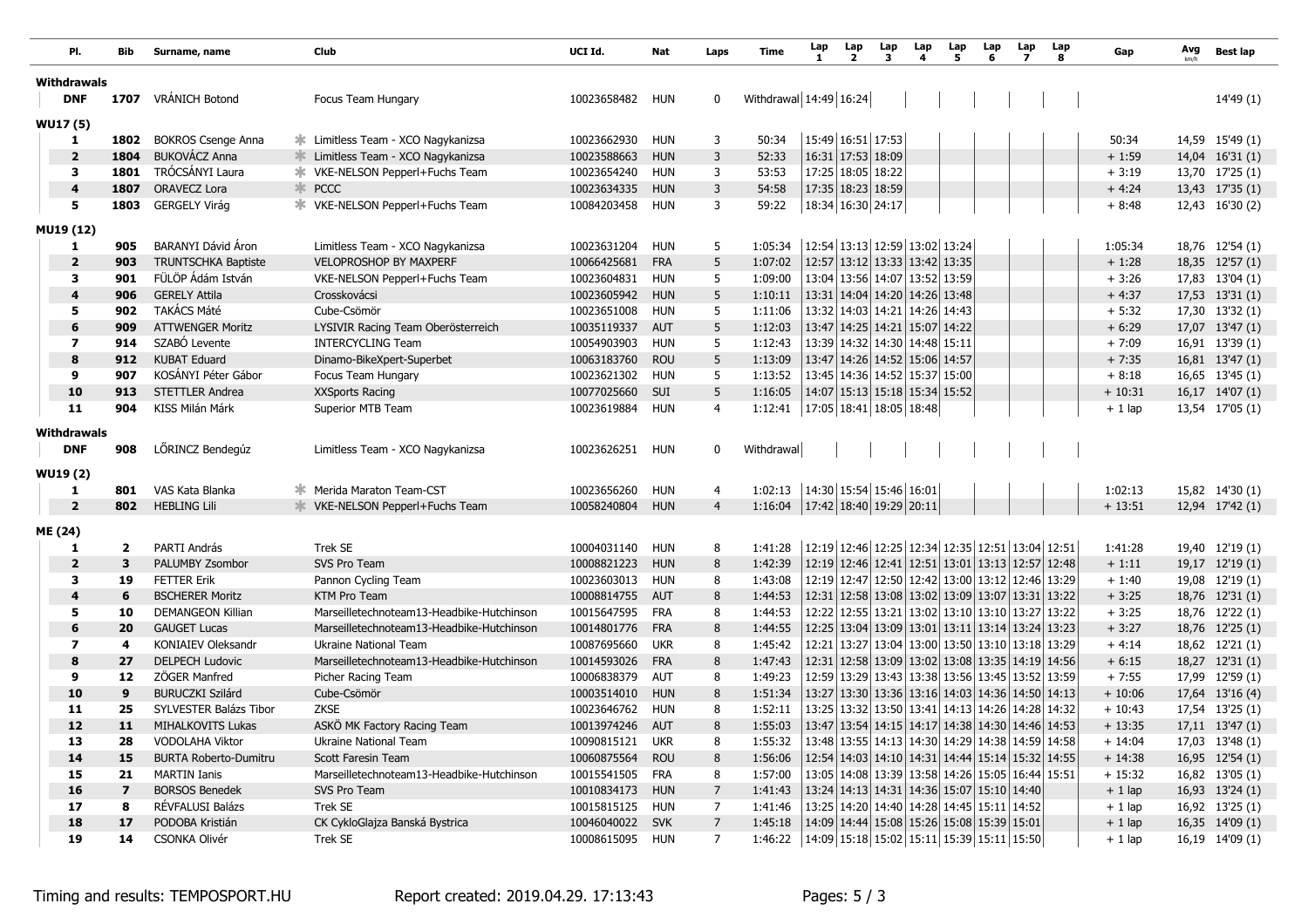| PI.                               | Bib       | Surname, name               | Club                                     | UCI Id.         | Nat        | Laps           | Time                                                    | Lap<br>-1 | Lap<br>$\overline{2}$                                 | Lap<br>3 | Lap<br>4 | Lap<br>5 | Lap<br>6 | Lap<br>7                                  | Lap<br>8 | Gap       | Avg<br>km/h | <b>Best lap</b> |
|-----------------------------------|-----------|-----------------------------|------------------------------------------|-----------------|------------|----------------|---------------------------------------------------------|-----------|-------------------------------------------------------|----------|----------|----------|----------|-------------------------------------------|----------|-----------|-------------|-----------------|
| ME (continued)                    |           |                             |                                          |                 |            |                |                                                         |           |                                                       |          |          |          |          |                                           |          |           |             |                 |
| 20                                | 23        | FÖRDŐS Gergő Jenő           | Cube-Csömör                              | 10015815024     | <b>HUN</b> | 7              | 1:49:33                                                 |           |                                                       |          |          |          |          | 15:00 15:21 15:17 15:00 15:49 16:17 16:46 |          | $+1$ lap  |             | 15,72 15'00 (1) |
| 21                                | 13        | <b>DOLEZSAI Balázs</b>      | VKE-NELSON Pepperl+Fuchs Team            | 10015012247     | <b>HUN</b> | 7              | 1:52:02                                                 |           | 14:44 14:50 15:39 16:02 16:29 16:44 17:32             |          |          |          |          |                                           |          | $+1$ lap  |             | 15,37 14'44 (1) |
| 22                                | 22        | ZOBOKI Péter                | VKE-NELSON Pepperl+Fuchs Team            | 10015815327     | <b>HUN</b> | $\overline{7}$ | 2:00:15                                                 |           | 14:41   14:54   15:28   15:59   16:29   20:58   21:44 |          |          |          |          |                                           |          | $+1$ lap  |             | 14,32 14'41 (1) |
| 23                                | 29        | <b>TAKÁCS Balázs</b>        | Kontent-DKSI                             | 10015707112     | <b>HUN</b> | 6              | 1:43:36   14:44   16:35   17:33   18:09   18:25   18:07 |           |                                                       |          |          |          |          |                                           |          | $+2$ laps |             | 14,25 14'44 (1) |
|                                   |           |                             |                                          |                 |            |                |                                                         |           |                                                       |          |          |          |          |                                           |          |           |             |                 |
| Withdrawals<br><b>DNF</b>         | 18        | <b>KIRÁLY Levente</b>       | Epronex-BSS Oil Team                     | 10064657352     | hun        | 0              | Withdrawal                                              |           |                                                       |          |          |          |          |                                           |          |           |             |                 |
|                                   |           |                             |                                          |                 |            |                |                                                         |           |                                                       |          |          |          |          |                                           |          |           |             |                 |
| <b>WE (7)</b>                     |           |                             |                                          |                 |            |                |                                                         |           |                                                       |          |          |          |          |                                           |          |           |             |                 |
| 1                                 | 501       | BENKÓ Barbara               | * Ghost Factory Racing                   | 10005872625     | <b>HUN</b> | 7              | 1:44:37                                                 |           | 13:50 14:34 14:56 14:58 15:05 15:27 15:43             |          |          |          |          |                                           |          | 1:44:37   |             | 16,46 13'50 (1) |
| $\overline{\mathbf{2}}$           | 503       | KESEG STEVKOVA Janka        | Slovak National Team                     | 10004201801     | <b>SVK</b> | $\overline{7}$ | 1:46:04                                                 |           | 14:23 14:54 14:58 15:07 15:31 15:34 15:35             |          |          |          |          |                                           |          | $+1:27$   |             | 16,24 14'23 (1) |
| 3                                 | 505       | BUZSÁKI Virág               | <b><sup>→</sup> Pavé Cycling Academy</b> | 10014856441     | <b>HUN</b> | $\overline{7}$ | 1:49:10                                                 |           | 14:14 15:03 15:12 15:47 16:03 16:24 16:25             |          |          |          |          |                                           |          | $+4:33$   |             | 15,77 14'14 (1) |
| $\overline{\mathbf{4}}$           | 502       | POPOVA Iryna                | <b>We Ukraine National Team</b>          | 10006877785     | <b>UKR</b> | $\overline{7}$ | 1:56:14                                                 |           | 15:17 16:13 16:17 16:38 17:06 16:57 17:43             |          |          |          |          |                                           |          | $+11:37$  |             | 14,82 15'17 (1) |
| 5                                 | 504       | ŠIMORA Andrea               | <b>* Slovak National Team</b>            | 10008837286     | <b>SVK</b> | 6              | 1:50:13                                                 |           | 17:15 17:53 18:29 18:45 19:11 18:39                   |          |          |          |          |                                           |          | $+1$ lap  |             | 13,39 17'15 (1) |
| 6                                 | 506       | KIRÁLY Katalin              | <b>X</b> Trek SE                         | 10081525046     | <b>HUN</b> | 6              | 1:57:49                                                 |           | 17:37 19:41 19:58 19:44 20:18 20:28                   |          |          |          |          |                                           |          | $+1$ lap  |             | 12,53 17'37 (1) |
| $\overline{\mathbf{z}}$           | 507       | <b>SEFFER Judit</b>         | <b>* Meditech Sport Club</b>             | 10063370383     | <b>HUN</b> | 5              | 1:51:25                                                 |           | 19:25 20:57 23:34 22:30 24:57                         |          |          |          |          |                                           |          | $+2$ laps |             | 11,04 19'25 (1) |
| MM1(6)                            |           |                             |                                          |                 |            |                |                                                         |           |                                                       |          |          |          |          |                                           |          |           |             |                 |
| 1                                 | 103       | <b>BURGERMEISTER Balázs</b> | Cube-Csömör                              | 10003512390     | <b>HUN</b> | 4              | 56:01                                                   |           | 13:47 14:01 14:07 14:05                               |          |          |          |          |                                           |          | 56:01     |             | 17,57 13'47 (1) |
| $\overline{\mathbf{2}}$           | 102       | <b>CSER Gábor</b>           | Epronex-BSS Oil Team                     | 10006275173     | <b>HUN</b> | $\overline{4}$ | 58:24                                                   |           | 14:01 14:31 14:46 15:05                               |          |          |          |          |                                           |          | $+2:23$   |             | 16,85 14'01 (1) |
| 3                                 | 101       | <b>GUBANCSIK Péter</b>      | <b>ZKSE</b>                              | 10023607356     | <b>HUN</b> | 4              | 1:04:26                                                 |           | 15:31 16:04 16:15 16:35                               |          |          |          |          |                                           |          | $+8:25$   |             | 15,27 15'31 (1) |
| $\overline{4}$                    | 105       | KOVÁCS Attila               | Bike Zone Gödöllő                        | 10023621504     | <b>HUN</b> | $\overline{4}$ | 1:05:31                                                 |           | 15:42 16:04 16:27 17:16                               |          |          |          |          |                                           |          | $+9:30$   |             | 15,02 15'42 (1) |
| 5                                 | 104       | <b>FIBECZ Zsolt</b>         | Cube-Csömör                              | 10006970745     | HUN        | 3              | 57:19                                                   |           | 17:34 19:11 20:33                                     |          |          |          |          |                                           |          | $+1$ lap  |             | 12,88 17'34 (1) |
| 6                                 | 106       | TÓTH Attila Zoltán          | KTM Team Hungary                         | 10081498572 HUN |            | 3              | 58:45                                                   |           | 21:44 17:43 19:17                                     |          |          |          |          |                                           |          | $+1$ lap  |             | 12,56 17'43 (2) |
|                                   |           |                             |                                          |                 |            |                |                                                         |           |                                                       |          |          |          |          |                                           |          |           |             |                 |
| MM2(9)                            |           |                             |                                          |                 |            |                |                                                         |           |                                                       |          |          |          |          |                                           |          |           |             |                 |
| 1                                 | 209       | MEDGYES Gábor               | KTM Team Hungary                         | 10023628271     | <b>HUN</b> | 3              | 42:06                                                   |           | 13:59 14:10 13:56                                     |          |          |          |          |                                           |          | 42:06     |             | 17,53 13'56 (3) |
| $\overline{\mathbf{2}}$           | 204       | HORVÁTH Csaba István        | Focus Team Hungary                       | 10005623657     | <b>HUN</b> | 3              | 42:08                                                   |           | 13:59 14:10 13:58                                     |          |          |          |          |                                           |          | $+0:02$   |             | 17,52 13'58 (3) |
| 3                                 | 202       | SPECZIÁR Viktor             | Kőbánya Cycling Team                     | 10001377885     | <b>HUN</b> | 3              | 46:21                                                   |           | 14:46 15:37 15:57                                     |          |          |          |          |                                           |          | $+4:15$   |             | 15,92 14'46 (1) |
| $\overline{4}$                    | 210       | MOTOVÁN Miklós              | Focus Team Hungary                       | 10023630594     | <b>HUN</b> | 3              | 46:41                                                   |           | 14:53 15:57 15:50                                     |          |          |          |          |                                           |          | $+4:35$   |             | 15,81 14'53 (1) |
| 5                                 | 201       | <b>DERVALICS Gábor</b>      | <b>ZKSE</b>                              | 10023598868     | <b>HUN</b> | 3              | 47:01                                                   |           | 15:05 16:00 15:55                                     |          |          |          |          |                                           |          | $+4:55$   |             | 15,70 15'05 (1) |
| 6                                 | 205       | <b>BALUKA Balázs</b>        | Trek SE                                  | 10080686095     | <b>HUN</b> | 3              | 50:24                                                   |           | 15:59 17:10 17:15                                     |          |          |          |          |                                           |          | $+8:18$   |             | 14,64 15'59 (1) |
| $\overline{\mathbf{z}}$           | 208       | FEHÉR Csaba                 | Merkapt SE                               | 10052756159     | <b>HUN</b> | 3              | 51:08                                                   |           | 16:29 17:21 17:17                                     |          |          |          |          |                                           |          | $+9:02$   |             | 14,43 16'29 (1) |
| 8                                 | 206       | TÖRÖK András                | Crosskovácsi                             | 10059269004     | <b>HUN</b> | $\overline{3}$ | 57:07                                                   |           | 18:07 19:13 19:46                                     |          |          |          |          |                                           |          | $+15:01$  |             | 12,92 18'07 (1) |
| 9                                 | 203       | NÉMETH Zoltán               | Cube-Csömör                              | 10023632820     | <b>HUN</b> | 3              | 59:37                                                   |           | 19:08 20:06 20:23                                     |          |          |          |          |                                           |          | $+17:31$  |             | 12,38 19'08 (1) |
| MM3 (5)                           |           |                             |                                          |                 |            |                |                                                         |           |                                                       |          |          |          |          |                                           |          |           |             |                 |
| 1                                 | 304       | <b>LAKATOS Péter</b>        | Focus Team Hungary                       | 10023624837     | <b>HUN</b> | $\overline{2}$ | 31:02                                                   |           | 15:23 15:38                                           |          |          |          |          |                                           |          | 31:02     |             | 15,85 15'23 (1) |
| $\overline{\mathbf{2}}$           | 305       | FÉSÜS László                | Meditech Sport Club                      | 10023602811     | <b>HUN</b> | $\overline{2}$ | 31:15                                                   |           | $15:14$ 16:01                                         |          |          |          |          |                                           |          | $+0:13$   |             | 15,74 15'14 (1) |
| 3                                 | 306       | <b>KREÁCSIK Miklós</b>      | Alpinbike Team Giant Endura              | 10084842547     | <b>HUN</b> | 2              | 35:34                                                   |           | 17:27 18:07                                           |          |          |          |          |                                           |          | $+4:32$   |             | 13,83 17'27 (1) |
| $\overline{4}$                    | 303       | <b>TAKÁCS Gábor</b>         | Salgótarjáni HKE                         | 10023651210     | <b>HUN</b> | $\overline{2}$ | 35:59                                                   |           | 17:33 18:26                                           |          |          |          |          |                                           |          | $+4:57$   |             | 13,67 17'33 (1) |
| 5                                 | 301       | <b>KARDOS Tibor</b>         | 480 Fit Boys-PJKE                        | 10023617157     | HUN        | $\overline{2}$ | 36:44                                                   |           | 18:16 18:28                                           |          |          |          |          |                                           |          | $+ 5:42$  |             | 13,39 18'16 (1) |
|                                   |           |                             |                                          |                 |            |                |                                                         |           |                                                       |          |          |          |          |                                           |          |           |             |                 |
| <b>Non-starters</b><br><b>DNS</b> |           | <b>HARING Martin</b>        | Slovak National Team                     | 10005540195 SVK |            |                |                                                         |           |                                                       |          |          |          |          |                                           |          |           |             |                 |
| <b>DNS</b>                        | 1         | GLAJZA Ondrej               | Slovak National Team                     | 10007582855 SVK |            |                |                                                         |           |                                                       |          |          |          |          |                                           |          |           |             |                 |
| <b>DNS</b>                        | 5<br>16   | <b>CHARMES Theo</b>         | TEAM CYCLISTE DU GOLFE                   | 10015697210 FRA |            |                |                                                         |           |                                                       |          |          |          |          |                                           |          |           |             |                 |
| <b>DNS</b>                        |           | ZOLLER Márton István        | Kiválók Kerékpáros Sportegyesület        | 10023659694 HUN |            |                |                                                         |           |                                                       |          |          |          |          |                                           |          |           |             |                 |
|                                   | 26<br>207 | KLEIN Tamás                 | Footstrong SE                            | 10013297973 HUN |            |                |                                                         |           |                                                       |          |          |          |          |                                           |          |           |             |                 |
| <b>DNS</b><br><b>DNS</b>          | 302       | <b>KELEMEN Imre</b>         | Vialand Racing Team                      | 10023617763 HUN |            |                |                                                         |           |                                                       |          |          |          |          |                                           |          |           |             |                 |
|                                   |           |                             |                                          |                 |            |                |                                                         |           |                                                       |          |          |          |          |                                           |          |           |             |                 |